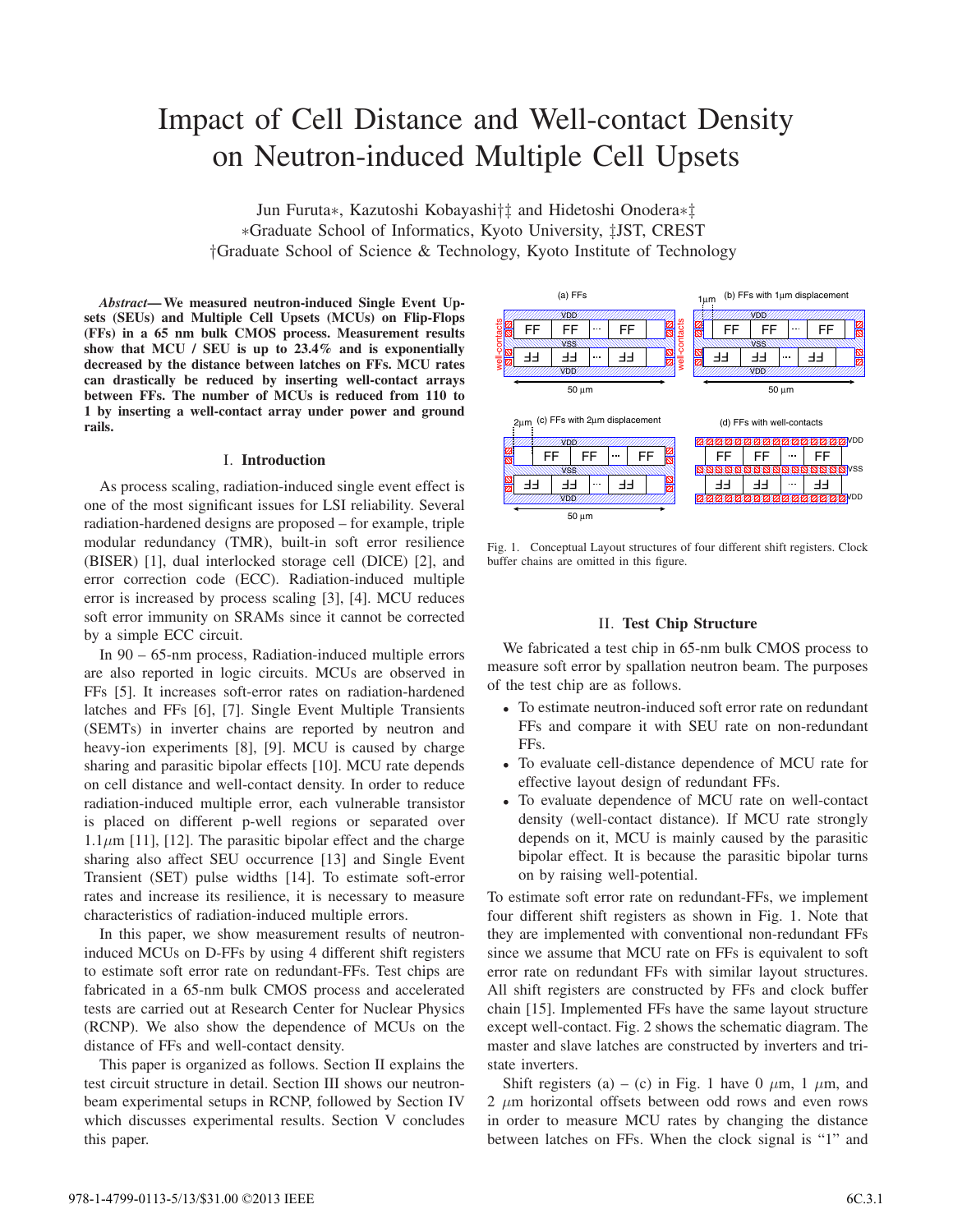

Fig. 2. Schematic diagram of implemented FFs. The values of this figure show normalizing drive strengths.



Fig. 3. Distance between master or salve latches on shift register  $(a) - (c)$ in Fig. 1.

master latches are in the hold state, we obtain 6 kinds of MCUs simultaneously from observed MCU patterns as shown in Fig 3. In addition, shift registers have different distance between slave latches and between master latches as shown in upper left of Fig. 3. We obtain 12 kinds of MCUs with  $0.5 - 4.6 \mu m$  by changing clock signal and we can measure distance-dependence of MCUs by using 3 simple shift registers.

Shift registers  $(a) - (c)$  have isolated well-contacts which are inserted every 50  $\mu$ m. In contrast, the shift register of Fig. 1 (d) has well-contact arrays under its power and ground rails, which has 60x higher well-contact density than the other shift registers  $(a) - (c)$ . Therefore, we obtain dependence of MCU rate on well-contact density by comparing MCU rates between the shift registers (a) and (d) which have same cell-distance.

# III. **Experimental Setup**

Fig. 4 shows a test chip micrograph fabricated in a 65-nm bulk CMOS process. It has twin-well structure and its supply voltage is 1.2 V. Each shift register includes 10k FFs. The total area of four shift registers is  $0.5 \times 0.8$  mm<sup>2</sup> on a 2  $\times$  $4 \text{ mm}^2$  die.

Accelerated tests were carried out by spallation neutron irradiation at RCNP. Fig. 5 shows the neutron beam spectrum



Fig. 4. Chip micrograph with floorplan.



Fig. 5. Neutron spectrum at RCNP.

compared with the terrestrial neutron spectrum at the ground level of Tokyo. The average acceleration factor is  $3.8 \times 10^8$ . In order to increase error counts, we measured 28 chips at the same time using stacked DUT boards. An engineering LSI tester is used to control DUTs and collect shifted error data.

During irradiation, all stored values of the shift registers were initialized to "ALL0" or "ALL1". Clock signal is fixed to "1" or "0" to keep master latches or slave latches on FFs in the hold state. All stored values are retrieved every 5 minutes. Expected value of SEU on FFs is less than 3 [SEU / chip / 5 min]. Each chip has 40k FFs and adjacent FFs are rarely flipped by 2 different SEUs. Therefore, when adjacent FFs are flipped, we expect that these flips are caused by MCUs.

TABLE I

THE NUMBER OF SEUS AND MCUS BY NEUTRON IRRADIATION WHEN STORED VALUE IS "ALL0" AND CLOCK SIGNAL IS "1" (MASTER

LATCHES ARE IN HOLD STATE).

| Shift                    | Min. cell    | $#$ of     | $#$ of     | <b>MCU/SEU</b> |
|--------------------------|--------------|------------|------------|----------------|
| Register                 | distance     | <b>SEU</b> | <b>MCU</b> | [%]            |
| $(a)$ FFs                | $0.66 \mu m$ | 617        | 110        | 17.8           |
| (b) FFs w/ 1 $\mu$ m     | $0.5 \mu m$  | 631        | 148        | 23.4           |
| (c) FFs w/ 2 $\mu$ m     | $1.3 \mu m$  | 654        | 91         | 13.9           |
| (d) FFs w/ well-contacts | $0.66 \mu m$ | 498        |            | 0.2            |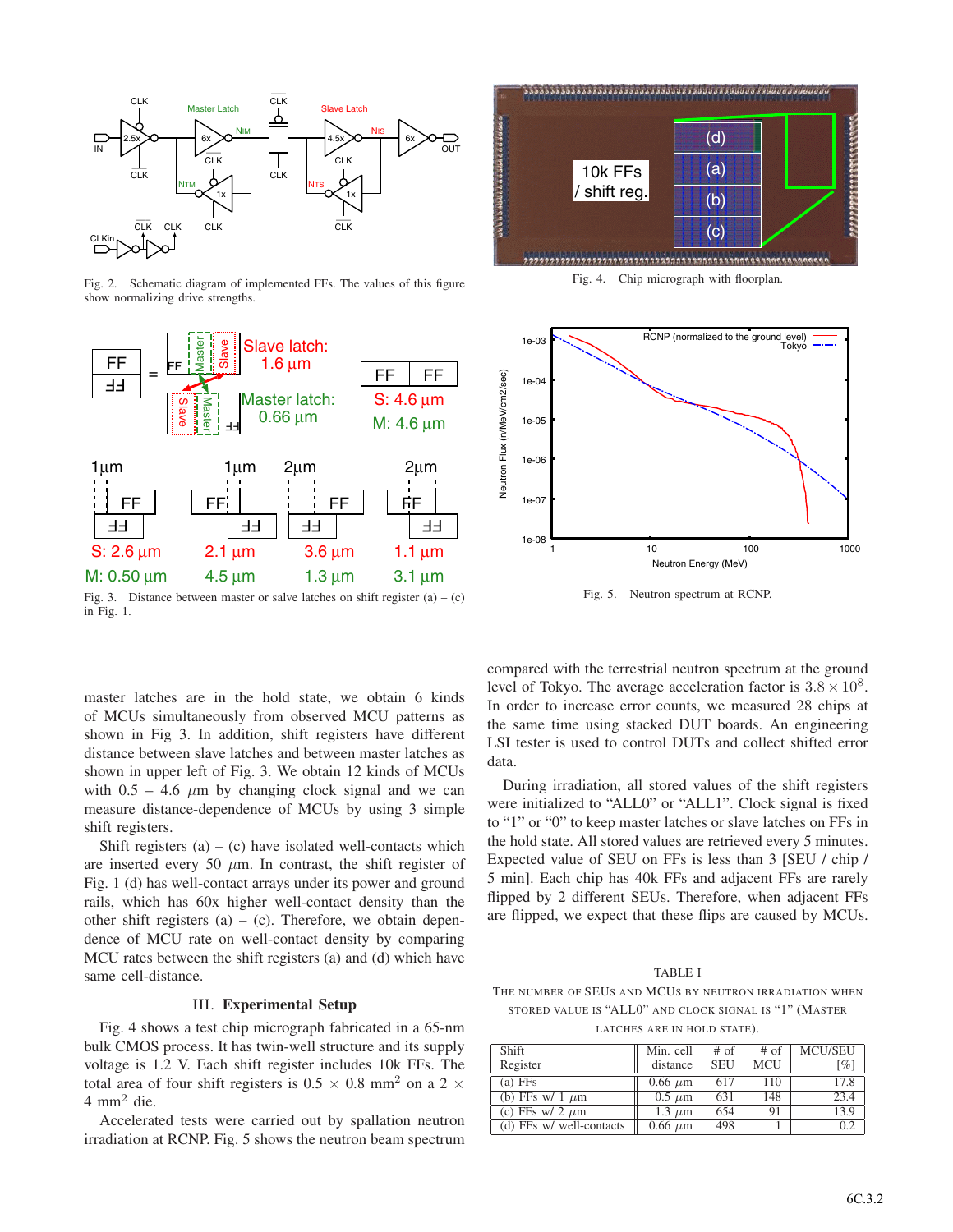## TABLE II

THE NUMBER OF SEU AND MCU RATES BY NEUTRON IRRADIATION WHEN STORED VALUE IS "ALL0" AND CLOCK SIGNAL IS "0" (SLAVE LATCHES ARE IN HOLD STATE).

| Stored<br>values      | Shift<br>Register | SEU rate<br>[n/Mbit/h] | MCU rate<br>[n/Mbit/h] |
|-----------------------|-------------------|------------------------|------------------------|
| ALL0                  | (a)               | 60                     |                        |
| $(N_{\text{TS}} = 0)$ | (b)<br>(c)        | 78<br>79               |                        |
|                       | (d)               | 91                     |                        |
| AIJ.1                 | (a)               | 254<br>283             | 15                     |
| $(N_{\rm TS} = 1)$    | (b)<br>(c)        | 259                    | 10<br>33               |
|                       |                   | 165                    |                        |

## IV. **Experimental Results**

Table I shows the number of SEUs and MCUs of the shift registers as shown in Fig. 1 when stored value is "ALL0" and clock signal is "1" (Master latches are in the hold state). Note that the number of SEUs includes that of MCUs. The MCU / SEU is up to 23.4% which is close to that on 65 nm SRAM cells [16]. These results clearly show that softerror resilience of redundant FFs flipped by MCUs is only 4 times higher than non-redundant FFs. In contrast, the shift register (d) has a very low MCU rate and only one MCU is observed on it. The number of MCUs is reduced from 110 to 1 by inserting well-contact arrays under supply and ground rails of FFs. Therefore, we can improve soft-error resilience of the redundant FFs without delay overhead by inserting well-contacts between their latches. It also shows that in the fabricated technology, almost all MCUs are caused by the parasitic bipolar effect since it is caused by well-potential perturbation [10]. In the shift register  $(a) - (c)$ , we observe more than 3-bit MCUs as shown in Fig. 6. We assume that 5 to 8-bit MCUs are caused by successive hits by one ion [5] since they spread in line.

Table II shows SEU and MCU rates on shift register (a) and (d) when clock signal is "0" (Slave latches are in the hold state). All shift registers have higher SEU rates when stored values are "ALL1" and output node of tri-state inverter in the slave latch  $(N_{TS})$  in Fig. 2 is "1". The tri-state inverters have smaller critical charge than the inverters since the tri-state inverters have weaker drive strength. Therefore, this result suggests that nMOS transistors are weak to SEUs since  $N_{\text{TS}}$ is flipped to "0" when a particle hits on nMOS transistor. In the fabricated structure, no MCU is observed at  $N_{\rm TS}$  $= 0$  as shown in Table II and 96% of MCUs are caused on FFs whose p-bulk are shared, which is consistent with the results of ref. [11]. This result shows that almost all MCUs are induced when a particle hits on nMOS transistors constructing the tri-state inverter.

Compared with SEU rates on shift registers, shift register (d) has highest SEU rate at  $N_{TS} = 0$ , but it has the lowest at  $N_{\text{TS}} = 1$ . We assume that it is caused by the parasitic bipolar effect [13].

- 1) A neutron hits on inverter in FF at  $N_{TS} = 0$ .
- 2)  $N_{IS}$  turns to "0" by generated electrons and p-well



Fig. 6. MCU patterns with more than 3 bits flipped.

potential elevates by generated holes.

- 3) When there are a lot of generated holes,  $N_{TS}$  does not turn to "1" since the parasitic bipolar transistors of nMOS transistors turn on by p-well potential perturbation.
- 4) After p-well potential returns to 0 V,  $N_{TS}$  and  $N_{IS}$  rise to "1" simultaneously.
- 5) As a result,  $N_{IS}$  return to "1" and  $N_{TS}$  keeps "0" since the inverter has about 4 times bigger drive strength as shown in Fig. 2 and its output,  $N_{IS}$  rises to "1" more quickly than  $N_{\text{TS}}$ .

Therefore, the parasitic bipolar effect prevents FFs in (a) – (c) from being flipped at  $N_{\text{TS}} = 0$ .

Fig. 7 shows the distance-dependence of MCU / SEU on FFs which is obtained from the shift registers  $(a) - (c)$ . The MCU / SEU (y-axis) is calculated from measurement results at  $N_{\text{TM}} = 1$  or at  $N_{\text{TS}} = 1$ . The MCU / SEU is exponentially decreased according to  $d^{1.67}$  (*d* is the distance between two latches) and fitting line shows that it can be 100% when  $d \leq 0.3$   $\mu$ m. As shown in Fig. 2, master and slave latches in the FF have different structure. However, measurement results of MCU / SEU are distributed on the same straight line. Therefore, the MCU / SEU does not depend on the drive strength and load capacitance. To achieve 100x higher soft-error resilience in redundant FFs than in non-redundant FF, we must implement redundant FFs whose latches are separated by 4  $\mu$ m from each other. It consumes huge area or complicated design procedures and these drawbacks can not be reduced by the process scaling.

In the fabricated technology, we suggest the placement of redundant FFs as follows and in Fig. 8 for effective soft-error resilience.

- 1) Inserting well-contacts between their FFs (Fig. 8 (a)).
- 2) Implementing each FF on different p-well region (Fig. 8 (b)).
- 3) Implementing p-well-sharing FFs in a horizontal line for separating their FFs by  $4 \mu m$  from each other (Fig. 8 (c) and (d)).